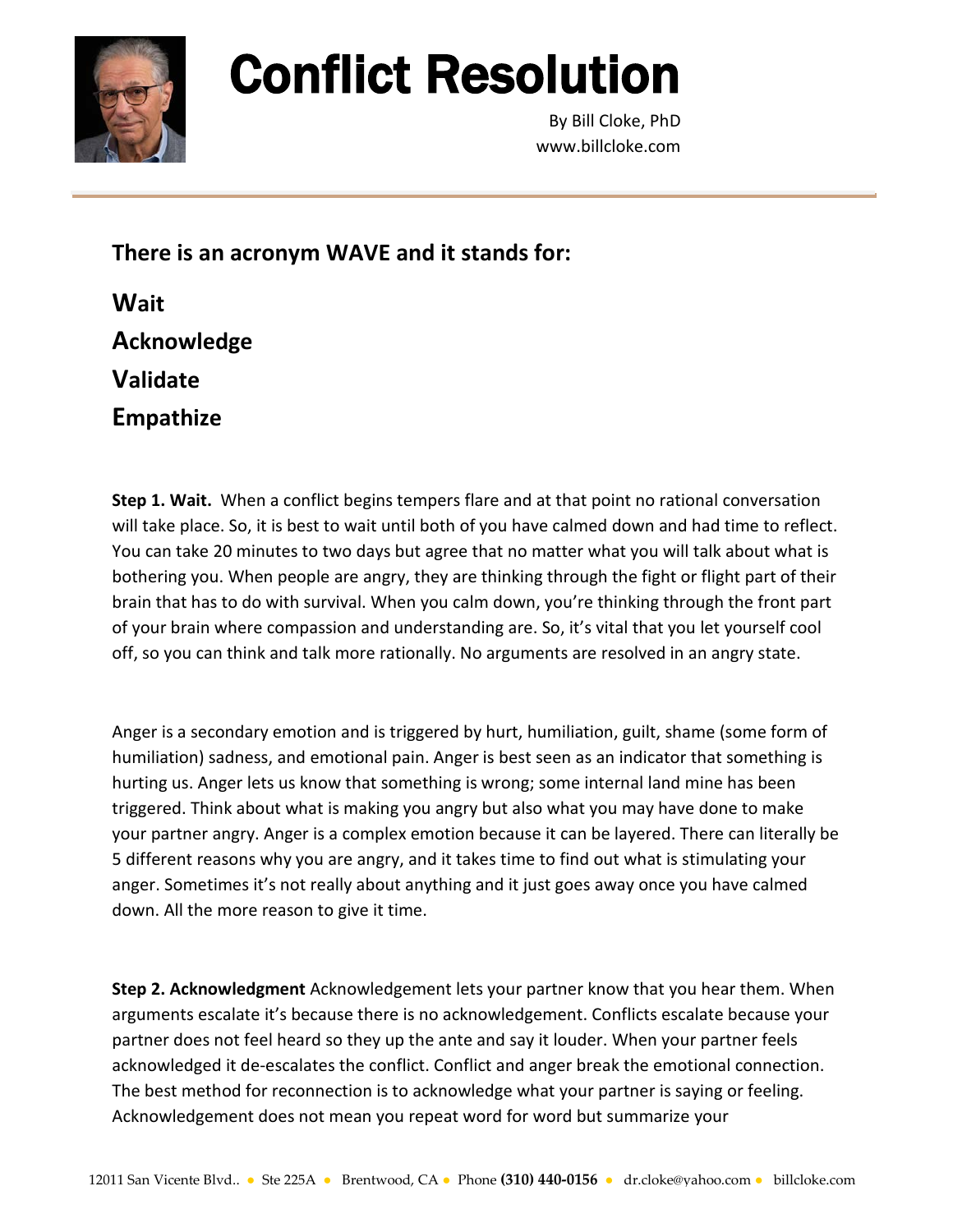understanding in a way that communicates your sense of what they are feeling and thinking. Attack and defend arguing are lethal styles that loop around and around creating an emotional stalemate. Acknowledgement breaks the negative cycle. Acknowledgement does not mean **agreement** it simply means that you hear what is being said

**Step 3. Validation.** There is almost always a valid reason for why people get angry. Validation means that you understand why your partner is upset. During your talk after the cool down take some time to find out what is bothering your partner so you can validate their right to feel the way they do. Validation is way of communicating that you understand what your partner is experiencing. When couples are having trouble, it is often because they too busy defending to really comprehend what is being said. Try to not make assumptions without checking them out or take it personally, criticize, swear or stonewall. Acknowledgement and validation break the negative cycle. Stay in the moment and don't bring up the past or things said in confidence.

**Step 2. Empathize.** The most important activity you can engage in as you are calming down and allowing the anger to subside is empathy. Empathy can be described as "Vicarious introspection." It is the activity of seeing what your partner is experiencing from behind their eyes. Empathy is not sympathy; it is objectively understanding what is going on from the point of view of the other. Empathy involves looking, seeing and understanding both from within and between one another. Then you can each take responsibility for your part of the problem no matter how small it may be in your mind. Empathy is especially difficult because it is an abstract thought process and requires self-knowledge, so you know where you leave off and your partner begins.

**4. Brainstorm about the Problem**. Once each person feels understood and has tried to voice their concerns, you can make a statement about what each of you think the problem is. Something like: "When you ignore me, I get angry and then you get angry with me. I think the problem is that we are spending too much time arguing about what happened instead of talking about what each of us wants and needs moving forward." Once there is an agreement about what the problem is start brainstorming for possible solutions. "In the future if I tell you that I feel ignored, start by letting me know that you understand instead of getting angry with me. Then let me know you hear me." By placing solutions in a future context, you can focus on results rather than criticism and blame. Communication works best when you talk about your own feelings, wants and needs regarding a solution in the future as opposed to arguing about who did what to whom. In my experience when any two people try to talk about what happened they never agree, so why not move forward. When people feel judged or criticized, they feel trapped in a bad place they can't get out of. Instead offer a future based solution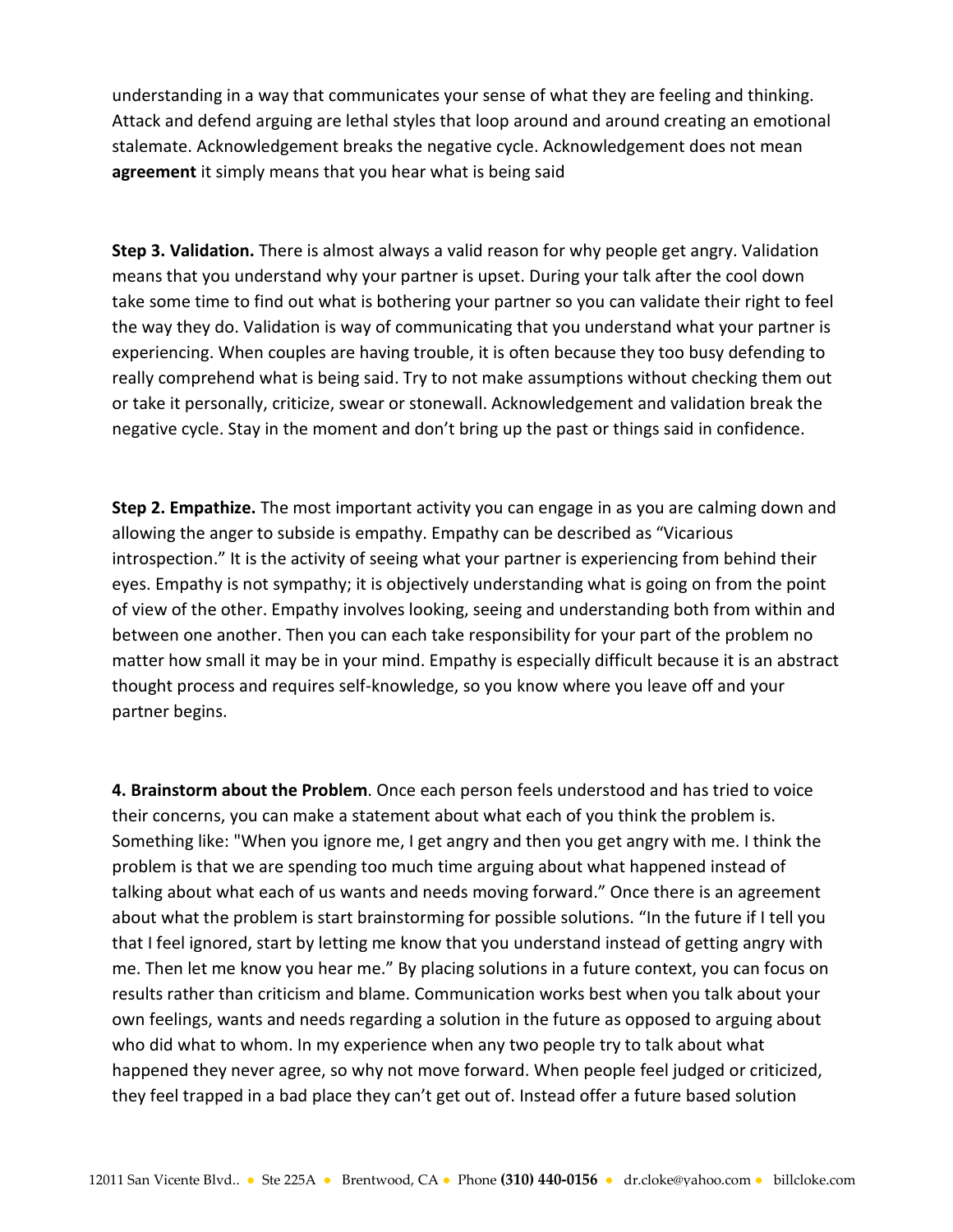where each of you can succeed. Solution focused discussions are the best way to resolve disagreements and conflicts.

**Step 5. Make a Plan**. At this point each person can make a statement about what they will do next time. "I promise to listen to you, so you won't have to yell to be heard." Develop an overall plan of action. Break it down into workable parts. What is each person going to do to improve their behavior? There are no good guys or bad guys, each person has a part to play in the problem and in the solution. If you can see what you are doing to create the problem, it enables you to understand what both of you can do to make it better.

**Step 6. Take Action and Get Feedback.** Trying to do those things that have been agreed upon demonstrates a commitment and concern for the needs and feelings of your partner. When they can see you trying to do those things that you have agreed to it creates more love and intimacy. This is how conflict resolution can be a source of intimacy. At this point it's important to provide feedback as to how the plan is going. Take time to talk about the positive aspects and then work towards considering what will improve the process. Being compassionate, understanding, respectful are the key processes in conflict resolution. If you are not doing one of these, you are off track. Doing things that you know are important to your partner creates good feeling.

It is of paramount importance that you understand that the way you treat your partner during conflicts can either create love and understanding or break the connection and destroy trust. The health of relationships is dependent on positive conflict resolution. Conflict resolution is reliant on each person looking at themselves first to understand what they specifically can do to make the relationship work better. Your concern, respect and caring for one another, your ability to place the love you have for one another at the center of any discussion or conflict will create more harmony and positive solutions. All resolution begins with self-reflection, moves toward a willingness to listen, and ends with compassion and empathy. This is a roadmap to follow. Clearly life is very complex and there are no perfect solutions but knowing where you are going and what direction is best for each of you will create shorter conflicts and more positive outcomes.